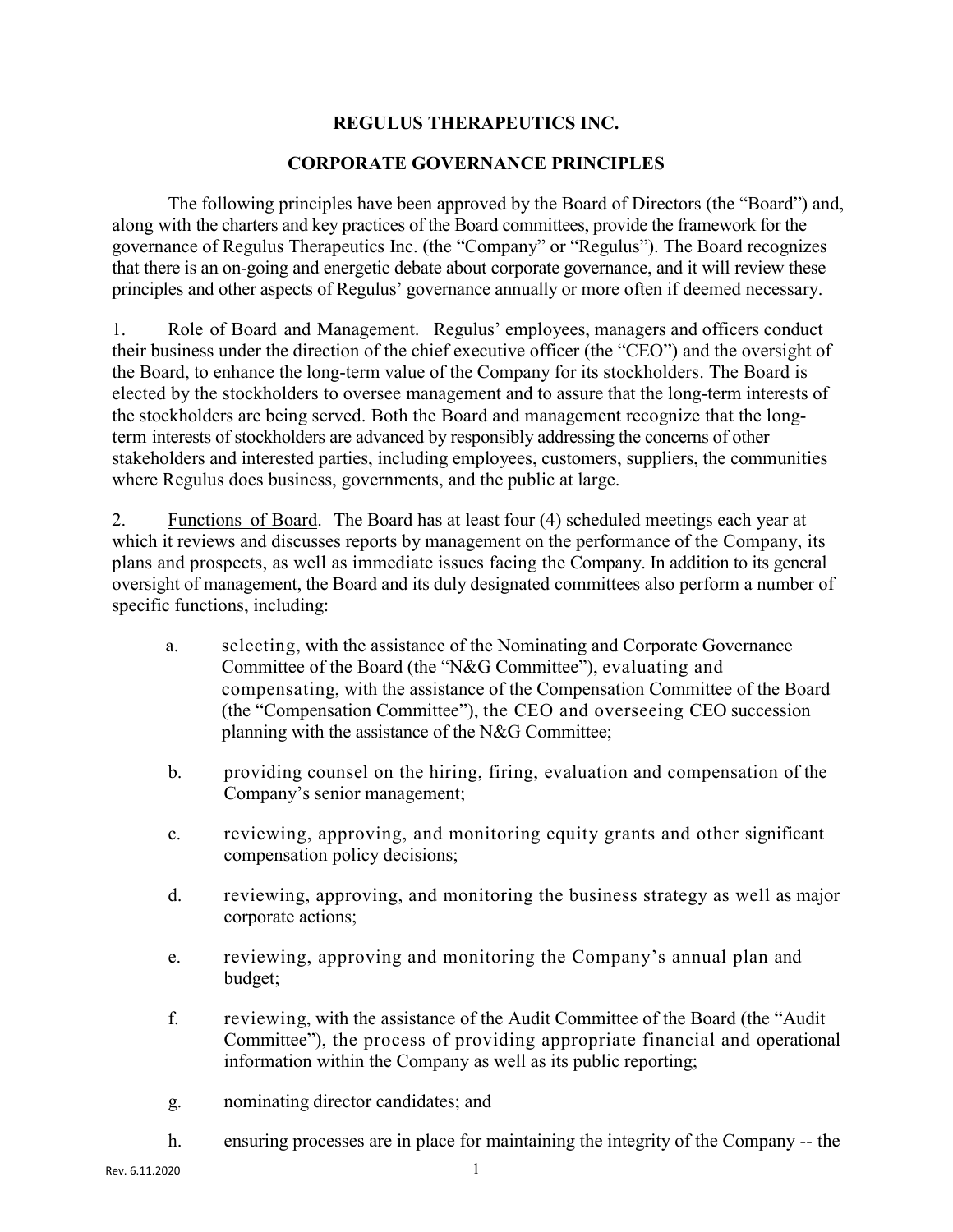integrity of the financial statements, the integrity of compliance with law and ethics, the integrity of relationships with customers and suppliers, and the integrity of relationships with other stakeholders.

3. Qualifications. Subject to any other qualifications that may be established by the N&G Committee from time to time, directors should possess the highest personal and professional ethics, integrity and values, and be committed to representing the long-term interests of the stockholders. They must also have an inquisitive and objective perspective, practical wisdom and mature judgment. They must be actively engaged in the pursuit of information relevant to the Company's business and must constructively engage their fellow Board members, the CEO, and other members of management in dialogue and decision making. The Board will represent diverse experience at policy-making levels in business and technology in areas that are relevant to the Company's global activities.

Directors must be willing to devote sufficient time to carrying out their duties and responsibilities effectively, and should be committed to serve on the Board for an extended period of time. Directors should offer their resignation in the event of any significant change in their personal circumstances, including a change in their principal job responsibilities.

The Board does not believe that arbitrary term limits on directors' service are appropriate, nor does it believe that directors should expect to be renominated for successive terms until they resign.

4. Independence of Directors. A majority of the directors will be independent directors as defined in the Nasdaq Marketplace Rules. Directors who do not meet the Nasdaq Marketplace Rules' independence standards also make valuable contributions to the Board and to the Company through their experience and wisdom.

In general, to be considered independent under the Nasdaq Marketplace Rules, the Board must determine, among other things, that a director does not have any relationships that, in the Board's opinion, would interfere with the exercise of independent judgment in carrying out the responsibilities of a director. The Board will make an affirmative finding with respect to the independence of directors not less frequently than annually.

5. Size of Board and Selection Process. The Board determines the number of directors on the Board. To be effective as a working group, the Board should consist of no less than five (5) members, but no more than nine (9), of which no more than two (2) may also be employees or officers of the Company. All directors are elected at each annual meeting of stockholders. The Board will consider as a nominee any candidate put forth by a stockholder, provided that the stockholder and proposed nominee provide the Board with the information required by Section 5 of the Company's Bylaws. The Board proposes a slate of nominees to the stockholders for election to the Board. Between annual stockholder meetings, the Board may elect directors to fill any vacancies, who serve until the next annual meeting, and may appoint directors to newly created vacancies, who serve until the next annual meeting. Although the bylaws of the Company provide that all elections of directors shall be determined by a plurality of the votes cast, it is the policy of the Company that any nominee for director in an uncontested election who does not receive a majority of the votes cast (i.e. receives a greater number of votes "withheld" from his or her election than votes "for" in such election) shall submit his or her offer of resignation for consideration by the N&G Committee of the Company's Board. The N&G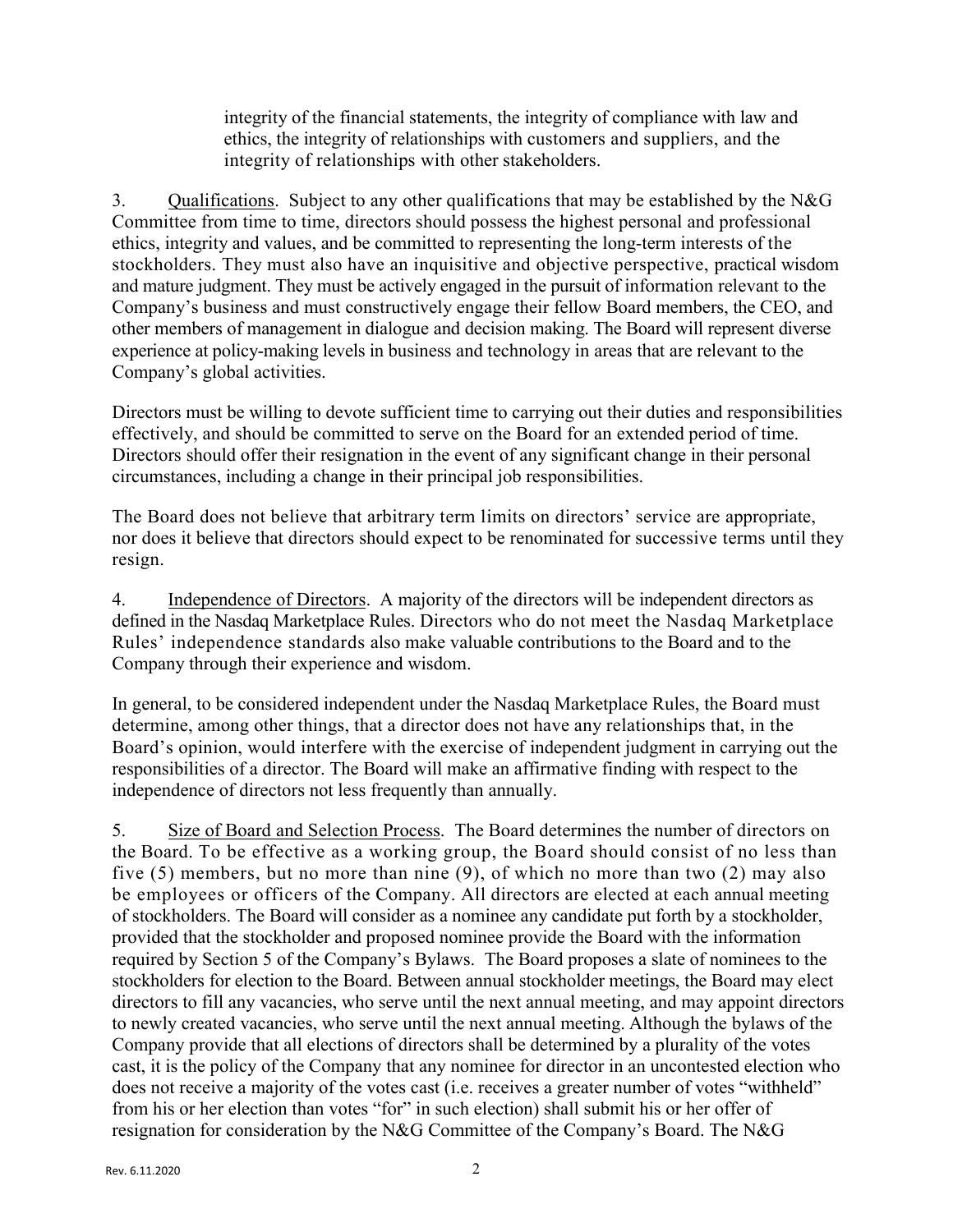Committee shall consider all of the relevant facts and circumstances and recommend to the Board the action to be taken with respect to such offer of resignation. The Board will then act on the Committee's recommendation. Promptly following the Board's decision, the Company will disclose that decision and an explanation of such decision in a filing with the Securities and Exchange Commission and a press release.

6. Non-Employee Director Service on Other Public Boards. Service by any non-employee director on the boards of other public companies should be limited to ensure that each nonemployee director is in a position to contribute effectively to the Company's Board. The effectiveness and degree of active participation by each non-employee director shall be reviewed from time to time by the N&G Committee. Non-employee directors shall provide advance notice to the Company's General Counsel and Chairman of the Board before taking any new position on a for- profit entity's board to confirm that there is not a conflict of interest and shall provide advance notice to the N&G Committee of any change in external board positions.

7. Executive Officer Service on Other Boards. Executive officers of the Company (collectively, the "Executive Officers") are in positions of great responsibility and time demands. An Executive Officer's membership on multiple outside boards may threaten his or her ability to attend to the business of the Company, and raises governance risk concerns for the Company. Accordingly, Executive Officers should advise the Chairman of the N&G Committee in advance of accepting an invitation to serve on the board of another company. The N&G Committee recommends that the CEO serve on no more than two other public company boards and other Executive Officers serve on no more than one public company board. The Chairman of the N&G Committee will take into account the nature, geography and time involved in an Executive Officer's service on other boards and also the reputation of the company in evaluating the suitability of the Executive Officer's request. Service on boards and board committees of other companies should be consistent with the Company's conflict-of-interest policies and the Company's Code of Business Conduct and Ethics.

8. The Chairman of the Board. The Chairman of the Board will be appointed annually by the Board and will be an independent director. The Chairman of the Board, when present: (i) presides over all meetings of the Board, independent directors and stockholders; (ii) ensures independent directors' input in setting agendas for Board meetings; (iii) serves as a point of leadership during special situations respecting the roles of various committee chairpersons; (iv) ensures that all directors have an equal voice; (v) defines the agenda for executive sessions of the Board with the CEO and gives feedback to the CEO following such sessions; (vi) serves as a point person for stockholder communications with the Board; and (vii) assists members of management in managing corporate crises, to the extent they arise from time to time, and making related communications to other Board members.

9. Chairman and CEO. It is the policy of the Company that the positions of Chairman of the Board and Chief Executive Officer may not be held by the same person, as determined from time to time by the Board in consideration of the best interests of the Company. The Board believes this separation reinforces the independence of the Board from management, creates an environment that encourages objective oversight of management's performance and enhances the effectiveness of the Board as a whole.

10. Board Committees. The Board has established the following committees to assist the Board in discharging its responsibilities: (i) Audit Committee; (ii) Compensation Committee; and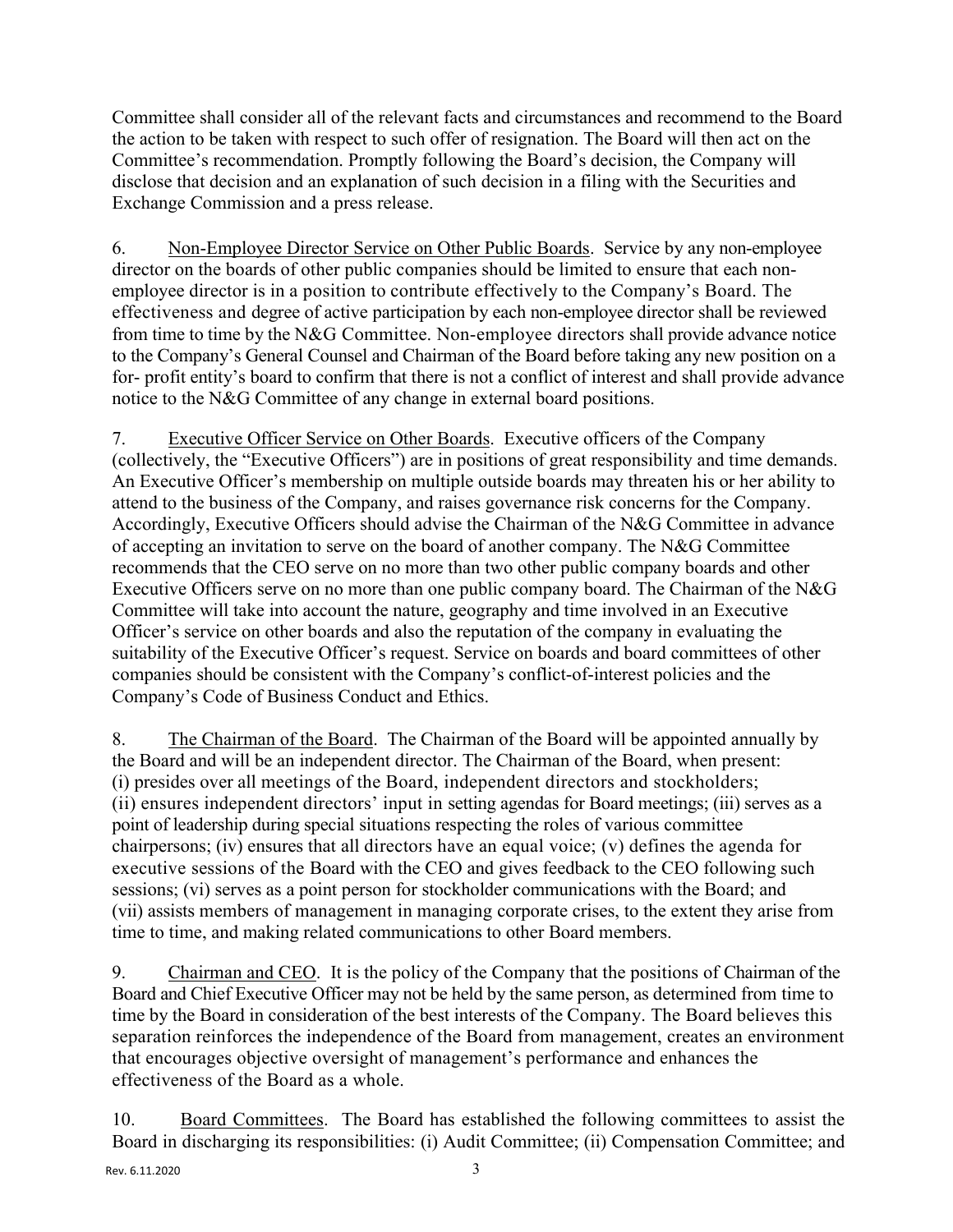(iii) N&G Committee. The current charters and key practices of these committees are published on the Regulus website, and will be mailed to stockholders on written request. The committee chairpersons report to the full Board from time to time, or whenever requested by the Board.

11. Independence of Committee Members. Members of the Audit Committee must satisfy additional Nasdaq independence requirements. Specifically, they (i) may not directly or indirectly receive any compensation from the Company other than their directors' compensation, (ii) must not have participated in preparing the financial statements of Regulus or any of its subsidiaries during the past three (3) years, and (iii) must not be affiliated with Regulus except through their membership on the Board and its committees.

12. Meetings of Independent Directors. The independent directors of the Board shall meet regularly in executive session without the presence of management or non-independent directors. The Chairman of the Board will preside at such meetings. The independent directors may meet without management present at such other times as determined by such directors, and the Chairman of the Board will preside at such meetings.

13. Self-Evaluation. As described more fully in the committee charters, the Board and each of the committees will perform an annual self-evaluation.

14. Setting Board Agenda. The Chairman of the Board is responsible for the Board's agenda. Once a year, the Chairman of the Board and the full Board will work together to develop a schedule of major discussion items for the following year. Directors are urged to make suggestions for agenda items or pre-meeting materials to the CEO, the Chairman of the Board, or appropriate committee chairperson at any time.

15. Ethics and Conflicts of Interest. The Board expects Regulus' directors, officers and employees to act ethically at all times and to acknowledge their adherence to the Regulus Code of Business Conduct and Ethics. The Board will not permit any waiver of any ethics policy for any director or executive officer without first obtaining consent of the full Board or, to the extent permitted by the rules of Nasdaq, a committee of the Board, and the advice of independent counsel. If an actual or potential conflict of interest arises for a director, the director must promptly inform the N&G Committee. For these purposes, likely future conflicts are to be treated the same as actual conflicts. For example, it is against this policy for a director to join the board of a company that is clearly in the Company's growth path. Upon the request of the N&G Committee, management shall provide guidance with respect to the potential conflict. The N&G Committee shall determine whether a conflict or potential conflict exists and communicate its decision to the director in question. If a significant conflict exists and cannot be resolved, the director should resign. If the N&G Committee and the director in question are unable to resolve the potential conflict, the N&G Committee shall refer the matter to the full Board for further deliberation. All directors will recuse themselves from any discussion or decision affecting their personal, business or professional interests.

16. Raising Concerns. Anyone who has a concern about Regulus' conduct, or about the Company's accounting, internal accounting controls or auditing matters, may communicate that concern in the manner described under "Compliance Standards and Procedures" in the Code of Business Conduct and Ethics, either directly or through the Company's confidential hotline. All concerns reported are investigated, as appropriate, with the assistance of the Company's General Counsel. Company policy prohibits any employee from retaliating or taking any adverse action